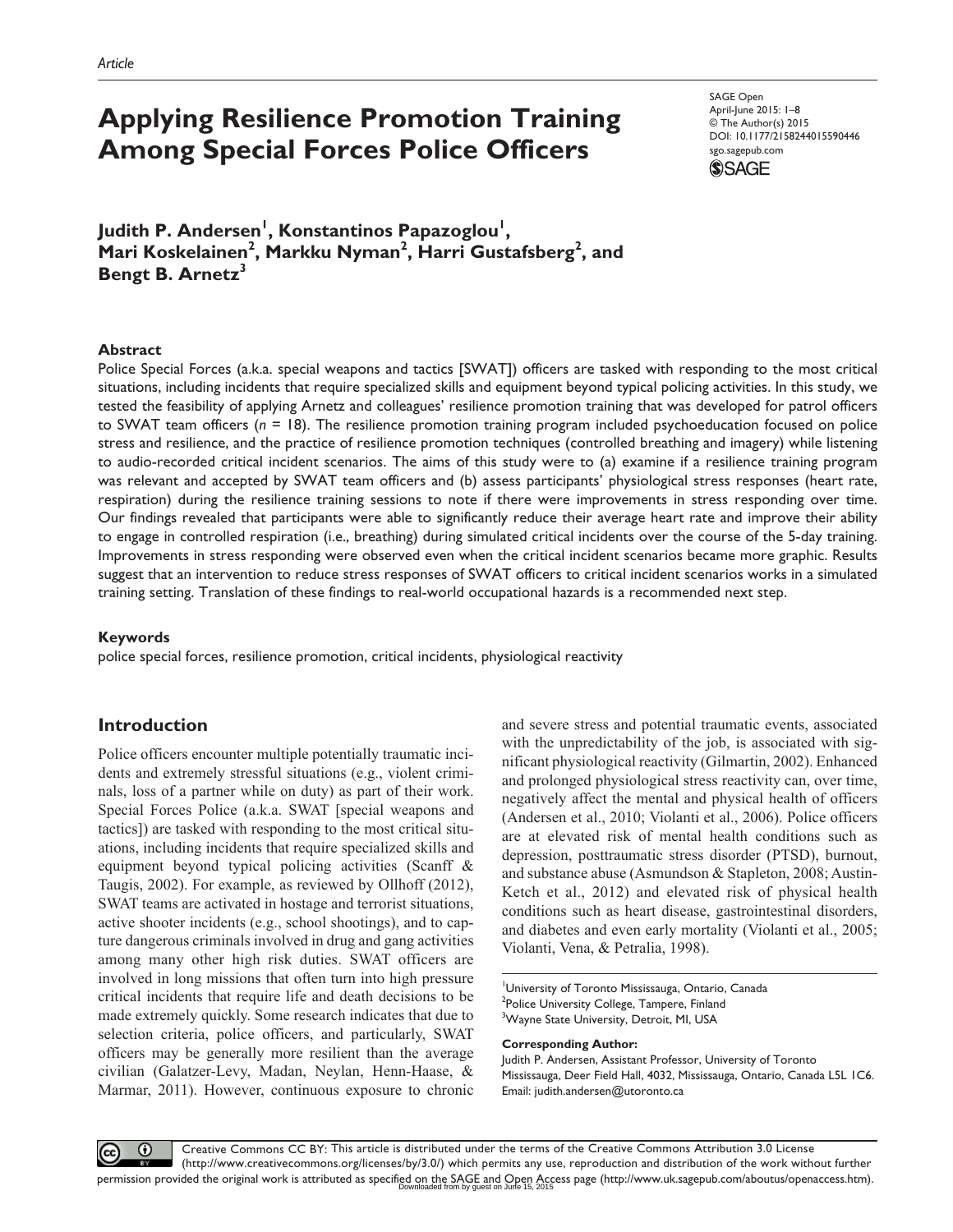Physical and mental health symptoms can affect occupational performance. Covey and colleagues (2013) found that police officers with symptoms of anxiety were more likely to shoot inappropriately in simulated critical incidents. Furthermore, organizational policies that the officer cannot control, shift work, and family stressors add to the burden of multiple and cumulative operational stressors (Papazoglou, 2013). Ultimately, the cumulative stress, health conditions, and burnout increase the risk of absenteeism, job dissatisfaction, and poor job performance (Conrad & Kellar-Guenther, 2006; Norvell, Belles, & Hills, 1998; Wright & Saylor, 1991). Given the marked risks of cumulative stress on the health and quality of life for the officer, and concern for public safety, researchers have begun to develop resiliencebuilding intervention programs to address stress-related problems for patrol officers (Arnetz, Arble, Backman, Lynch, & Lublin, 2013; Arnetz, Nevedal, Lumley, Backman, & Lublin, 2009; Backman, Arnetz, Levin, & Lublin, 1997). However, resilience interventions have not been applied to SWAT officers. In this article, we review two existing resilience intervention programs designed for patrol officers (Arnetz et al., 2013; Arnetz et al., 2009; Backman et al., 1997; McCraty, Atkinson, Lipsenthal, & Arguelles, 2009, 2012) and detail the manner in which we combined these programs and tested the feasibility of this combined program to address stress responses among SWAT officers.

## *Existing Resilience Interventions for Patrol Officers*

Empirical evidence is clear that chronic and uncontrollable stressors confer the largest toll on physical and mental health (McEwen, 1998; Sapolsky, 2004). Therefore, prior interventions targeting police stress were based on the premise that providing officers with techniques to reduce the stressfulness of critical incidents and enhance the perception of predictability and control would improve health and performance outcomes (Arnetz et al., 2013; Arnetz et al., 2009; Backman et al., 1997). To test this theory, Backman and colleagues (1997) and Arnetz and colleagues (2013; Arnetz et al., 2009) designed and conducted a 10-week randomized, controlled intervention that contained the following components: (a) psychoeducation regarding stress responses to critical incidents, (b) the use of guided imagery to facilitate officer exposure to critical incident stress while in a safe classroom environment, (c) the application of relaxation techniques to manage stress reactions, (d) mental rehearsal of police best practices (i.e., tactical skills) during the imagery exposure, and (e) learning coping strategies to address the health effects of stress. This intervention strategy was applied to Swedish Police officers as they completed their initial training (Arnetz et al., 2013; Arnetz et al., 2009; Backman et al., 1997). Significant and clinically relevant improvements were found at follow-up, specifically, enhanced problem-based coping skills, reductions in psychological distress, and improvements

in physical health (i.e., reduced digestive distress, fewer sleep problems, and less exhaustion).

McCraty and colleagues (2009, 2012) designed and tested a stress reduction intervention based on the premise that reducing psychophysiological reactivity (i.e., cardiovascular and respiratory parameters) during critical incident scenarios would improve health and performance outcomes for police and correction officers in the line of duty (McCraty et al., 2009, 2012). Classroom sessions (approximately 16 hr total) included five training modules covering the following topics: (a) psychoeducation about stress, risks to health, and job performance; (b) instruction on a breathing technique to be used during stressful situations to control physiological responses to stress (e.g., to enhance physical and emotional control during critical incidents); and (c) instruction about communication and coping strategies to be applied in the workplace and at home. Prior to the training program, participants took a number of health measures (i.e., sleep, stress hormones, heart rate variability, c-reactive protein, cholesterol, blood pressure, and glucose regulation) to indicate stress responsivity, risk for cardiovascular disease, and mental health symptoms (i.e., negative mood, depressive and anxiety symptoms, vitality). Researchers found improvements in all health parameters before, during, and following critical incidents and at long-term follow-up (McCraty et al., 2009, 2012). Mental health gains such as increased positive emotion, vitality, reduced negative emotion and depressive symptoms, and improved self-regulation in response to stress were demonstrated (McCraty et al., 2009, 2012). Furthermore, the authors reported significant health savings to police organizations in terms of a 14% reduction in annual health care costs, which translated into a cost savings of \$1,179 per employee per year.

Given the significant positive outcomes of both the above-mentioned resilience interventions for patrol officers, we applied a combination of these programs to test the feasibility of resilience programming for SWAT officers. To maximize the benefits of both the Arnetz and colleagues (2013; Arnetz et al., 2009; Backman et al., 1997) and McCraty and colleagues (2009, 2012) interventions, the psychosocial components of the Arnetz et al. (2013; Arnetz et al., 2009) program were combined with the psychophysiological techniques of the McCraty and colleagues (2009, 2012) intervention.

## *The Current Study*

Our prior work has demonstrated that, although highly trained, SWAT officers are not immune to the stressors of the job and experience significant stress responses in training exercises and real-world missions (Andersen et al., 2015). We extend prior literature by examining both the psychological and physiological responses to a resilience intervention applied to SWAT officers. We hypothesized that (a) SWAT team officers would be actively engaged in the resilience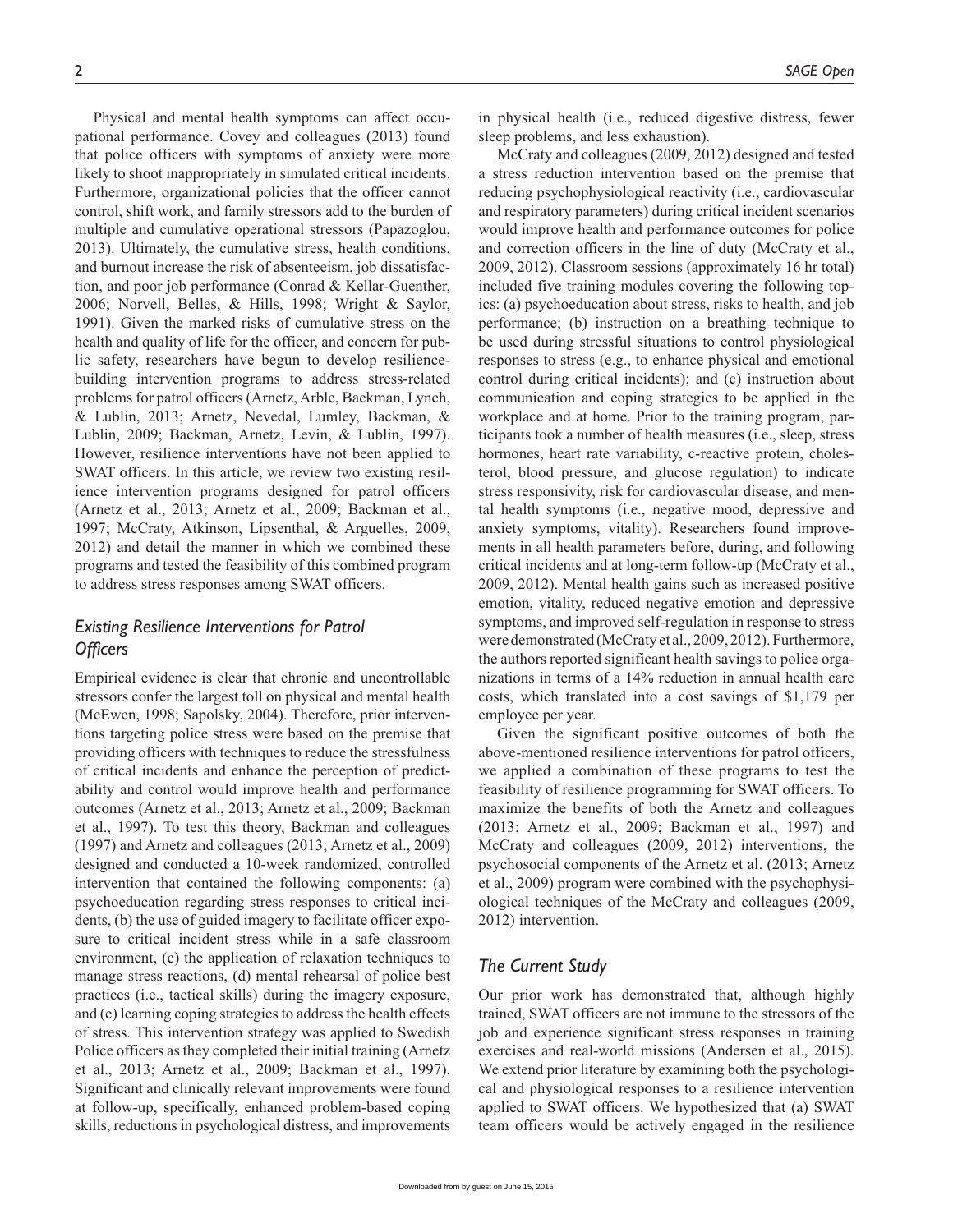promotion training intervention delivered to them as part of their regular tactical training program and (b) officers would be better able to control their physiological stress responses, as measured by heart rate and controlled respiration, over the course of the resilience training program as they learned and practiced the program techniques (controlled breathing and mental imagery in response to audio exposure to critical incidents).

## **Method**

## *Participants*

Participants  $(n = 18)$  were male SWAT team police officers  $(M \text{ age} = 33.66; SD \text{ age} = 4.81; \text{ range age} = 13)$  serving in Finland. Although we use the term SWAT for parsimony in this article, the established name of the teams in Finland are known as Special Response Teams (SRTs). There are both regional SRTs and federal SRTs in Finland. The participants in this article consisted of members of regional SRTs. The average number of years of police service (*M*-regular service) was 9.75, and the number of years specifically served in the SWAT team (*M*-SWAT) was 6.67. This study was approved by the University of Toronto as well as the Finnish National Police Research Board. All participants accepted our invitation to participate in the resilience intervention program and signed the ethics approved consent form.

## *Procedure*

The resilience training program was delivered to participants at the Police University College of Finland located in Tampere, Finland, by licensed psychologists and an experienced SWAT trainer (who was trained in the techniques by the study authors). Participants were completing a 5-day tactical training program that included both classroom and simulated town critical incident scenarios (e.g., local train station, bus and apartment searches and hostage situations). The resilience intervention was conducted in the following manner. On each of the 5 days, a 60-min resilience training session was held, which included the psychoeducational and imagery components of the Arnetz and colleagues (2013; Arnetz et al., 2009) intervention. Specifically, each session began with (a) a 10-min overview of the relevant topics of stress and stress management in policing; (b) the facilitators answered any concerns or questions raised by the participants related to previous sessions' procedures; (c) the practice of the psychophysiological techniques outlined in the McCraty and colleagues intervention (2009, 2012). Specifically, the psychophysiological intervention consists of focusing on positive emotion while engaging in controlled breathing (5 s inhale and 5 s exhale) arising from the chest (Institute of HeartMath, 2014; McCraty & Atkinson, 2012). (d) While engaging in controlled breathing, the officers listened to critical incident scenarios on iPod devices.

The scenarios were developed by Arnetz and colleagues (2013; Arnetz et al., 2009; Backman et al., 1997) and represented police incidents that were rated, by police officers and trainers with many years of experience, as the most stressful incidents that police typically encounter in the line of duty. Officers were instructed to imagine themselves involved in the critical incident and what actions they would take. Scenarios were translated into Finnish and recorded by Finnish actors. Scenarios increased in severity over the course of the 5 days, thus enhancing the potential for increased stress responses: Day 1—car chase, Day 2 armed robbery, Day 3—crazed man, Day 4—domestic violence, Day 5—murder scene. Each scenario had two recordings: (a) a basic scenario that simply described a critical incident from the perspective of the officer and was developed to arouse physiological and emotional responses from the participants and (b) an advanced scenario that was the same as the first but included the voice instructions of the "best practices" from a trained police officer to aid the participant in knowing the correct action to take during such a critical incident. The purpose of listening and imagining oneself in a critical incident while in a controlled, nonstressful environment is to instill confidence and familiarity into the police officer so that when they encounter such a stressor in the line of duty the incident is more predictable, controllable, and thus less threatening (Arnetz et al., 2013; Arnetz et al., 2009). Between the basic and advanced component of each scenario, participants received feedback from the SWAT trainer facilitator. Following the advanced component of the scenario, the facilitators encouraged participants to share their thoughts and feelings related to the session's imagery and breathing techniques. At the end of each session, the psychologist facilitators debriefed participants. In addition, participants were given 15 extra minutes during the evening to practice the psychophysiological breathing technique.

#### *Measures*

#### *Stress reactivity*

*Heart rate*. Participants were fitted with a chest-band monitor (i.e., Zephyr Bioharness) to collect heart rate and respiration parameters. The chest-band is non-invasive and fits next to the skin under clothing. This method of measurement has formally been used with police and correctional officers (McCraty & Atkinson, 2012; McCraty et al., 2009). Physiological signals were recorded (momentby-moment) on the device and were reviewed and analyzed by the researchers at a later date. A person's heart rate rises as a result of autonomic nervous system activation during a stressful incident (Anderson, Litzenberger, & Plecas, 2002). A moderate, as opposed to extreme, increase in the heart rate during a stressful situation indicates better adaptability and more optimal mental and physical functioning during stress (Anderson et al., 2002; Vrijkotte, van Doornen, & de Geus,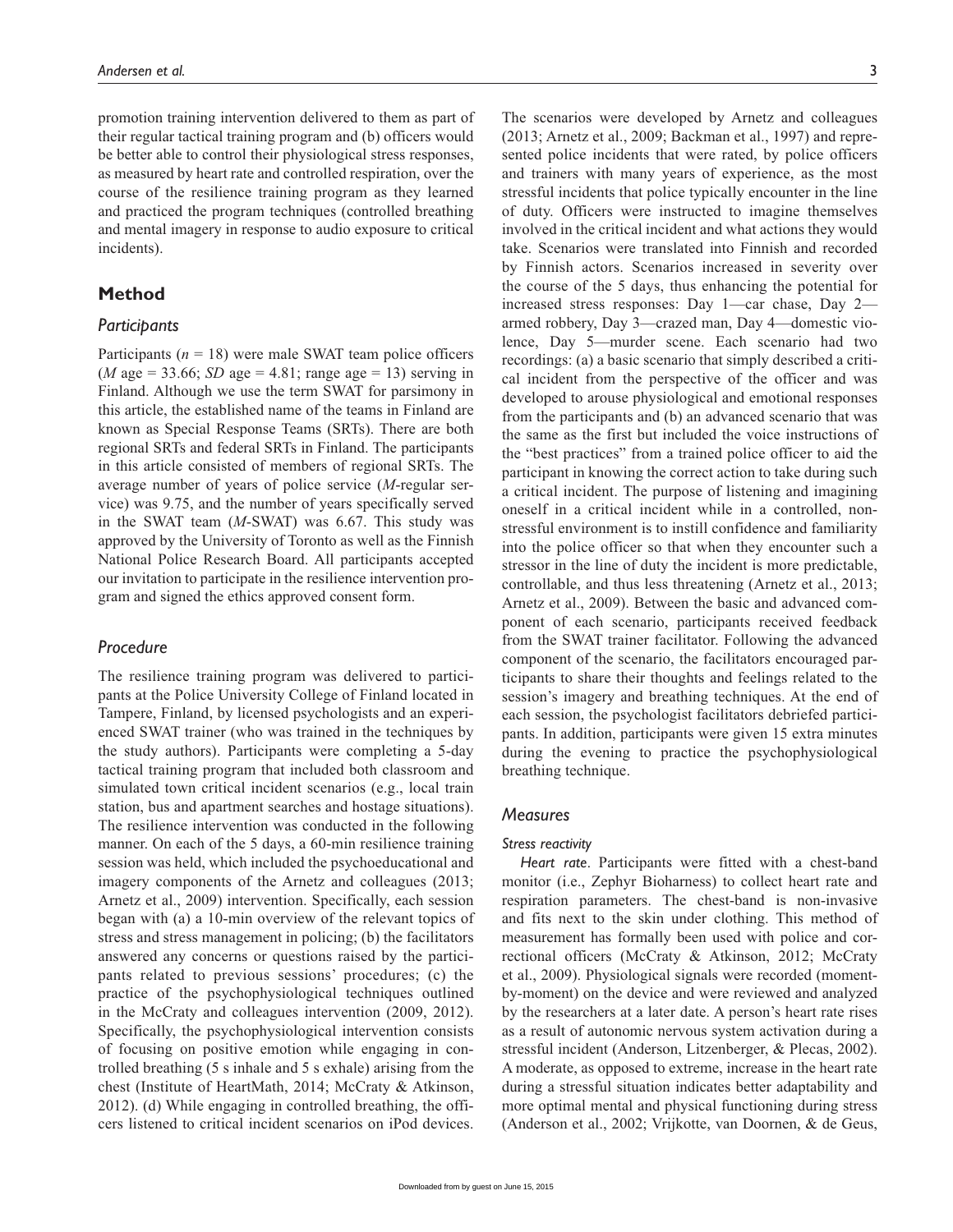2000). We operationalized improvement in stress response physiology as a participant's ability to reduce heart rate arousal during the critical incident scenarios, indicating a moderate versus high increase in heart rate over the course of the 5-day intervention, even as the critical incident scenarios became increasingly more stressful. Two measures of heart rate stress reactivity were calculated. First, heart rate max  $(HR_{\text{max}})$  indicates the highest heart rate reached during the critical incident scenario, and second measure is heart rate average ( $HR_{average}$ ), the average heart rate maintained during the critical incident scenario.

*Achieving autonomic nervous system control*. The psychophysiological technique, as outlined by McCraty and Tomasino (2004), consists of controlled breathing (5 s inhale and 5 s exhale) and has been shown to result in the increased synchronization of the sympathetic and the parasympathetic nervous system. The resulting benefits include (a) reduced stress reactivity and basal level stress hormones (i.e., cortisol) and cardiovascular reactivity (Arnetz et al., 2009; McCraty & Atkinson, 2012), and (b) control of autonomic nervous system activity does not allow for extreme anxiety or panic to occur, but instead the individual is able to maintain a moderate level of arousal, which has been shown to be ideal for logical thought and application of learned knowledge (Jamieson, Mendes, Blackstock & Schmader, 2010). To measure the improvement in autonomic nervous system control, participants wore a pulse oximeter device attached to their earlobe. This device plugged into an iPod with an application (*Inner Balance* for iOS 30 Pin Sensor) for viewing the data in real time as it was collected and saved. The device measures oxygen saturation in the blood calculated from pulse rate, heartbeat, and respiration. The *Inner Balance* software uses visual and auditory biofeedback that trains users how to maintain a certain breathing rate to synchronize sympathetic and the parasympathetic nervous system activity (McCraty & Tomasino, 2004). The *Inner Balance* app provides information about user's ability to attain a synchronized state (i.e., coherence score) and ability to maintain this state (i.e., achievement score) as measured by the amount of time spent in a coherent state. The Inner Balance application provides a scale of the coherence score level (0.5 *basic–good beginner level*, 1.0 *good*, 2.0 *very good*, 3.0+ *excellent*; Institute of HeartMath, 2014). Similarly, the achievement score refers to all coherence scores calculated every 5 s during a session (Institute of HeartMath, 2014). An achievement score of 300 points per day is associated with stress hormone, cardiovascular and cognitive improvements (Institute of HeartMath, 2014; McCraty & Atkinson, 2012).

#### *Focus Group—Group Feedback Session*

After the completion of the resilience training program, researchers, SWAT team trainers, and SWAT team officers (participants) of the study had a focus group—feedback

session scheduled. The first and second authors of this article were the group facilitators of the session. The aim of the focus group was for researchers and SWAT team trainers to listen to the feedback of the participants about the techniques (breathing and imagery) included in the resilience training program. Participants were encouraged by researchers to (a) share their experiences in participating in the resilience promotion program, (b) suggest possible changes about the scenarios presented in the daily sessions, (c) provide feedback about the specific techniques applied over the resilience program, and (d) share with the group any additional general comments or recommendations they had for similar future resilience research endeavors with SWAT teams. At the end of the focus group session, group facilitators administered a brief five-question survey to be completed by the participants. The brief survey was developed on a Likert-type scale (1 = *strongly disagree*, 5 = *strongly agree*) and aimed to receive participant's feedback on the effectiveness of the training in helping them reduce their stress levels. Some of the questions included in the brief survey were as follows: "Do you believe that this training helped you reduce your stress responses to critical incidents?" "Do you think that the breathing technology used helped you to decrease your stress responses?" "Would you recommend the techniques instructed over the training to be taught to other officers?"

## **Results**

### *Stress Reactivity to Critical Incident Scenarios*

*Cardiovascular stress reactivity. T*-test analyses revealed a reduction in average heart rate  $(HR_{mean})$  between Day 1  $(HR_{\text{mean}} = 84; SD = 8.28)$  and Day 5 ( $H\overline{R}_{\text{mean}}^{\text{mean}} = 78; SD = 7.97$ ,  $t = 4.09$ ;  $p < .001$ ) during the period that the SWAT officers were listening to critical incident scenarios (see Figure 1). There were no significant differences in the maximum heart rate observed between Day 1 (HR<sub>max</sub> = 107; *SD* = 21.18) and Day 5 (HR<sub>max</sub> = 106; *SD* = 8.48; see Figure 2).

#### *Autonomic Nervous System Control*

*Controlled breathing. T*-test analyses revealed an improvement in achievement scores from the beginning of the training (Day  $1 = 1.81$ ;  $SD = 0.87$ ) until the end of the training (Day  $5 = 1.83$ ;  $SD = 0.59$ ). There were no significant differences in coherence scores observed between the first (Day 1  $= 1.81$ ; *SD* = 0.87) and last day (Day 5 = 1.83; *SD* = 0.59).

## *Group Feedback*

During the focus group session, participants referred to the important role of the resilience promotion training program in helping them better manage stress. Officers also contributed constructive comments about the adaptation of the program for training SWAT teams in the future. For instance,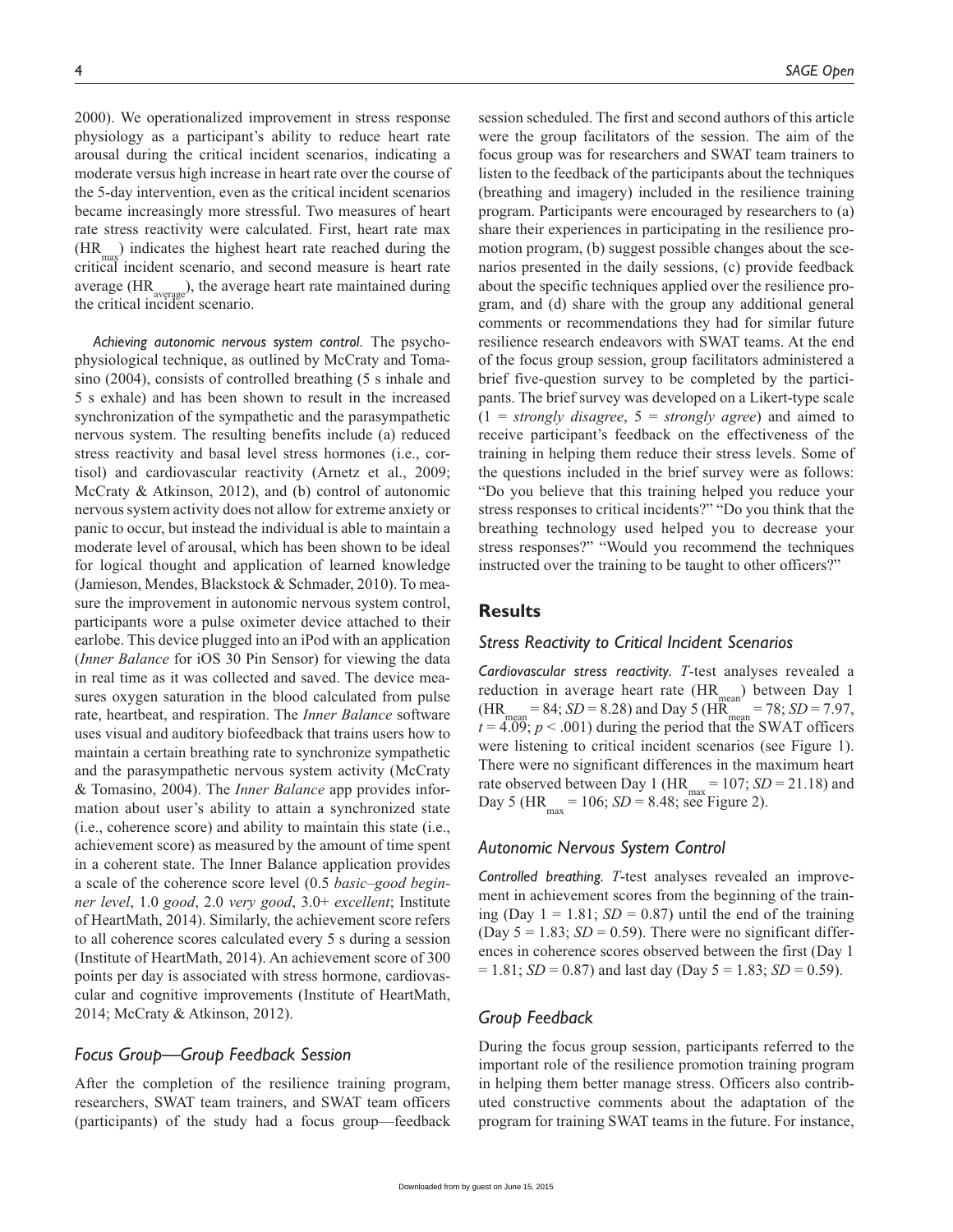

**Figure 1.** Heart rate mean (HR<sub>mean</sub>) over resilience training.



**Figure 2.** Heart rate maximum (HR<sub>max</sub>) over resilience training.

they mentioned that the delivery time of the resilience program was too brief and recommended a program that was longer than five sessions. They also suggested that the scenarios be better tailored to the type of team maneuvers and weapons relevant to SWAT team's specific tasks. For instance, they noted that they respond to the critical incidents as a group and they never respond to the incidents in dyads.

Results from the brief surveys related to the SWAT team officers' satisfaction in participating in the training were as follows: Most of the participants (61.11%) were very or highly satisfied with the stress reduction techniques. In terms of the technology used over the training sessions, most participants (72.23%) reported that the devices used were very helpful or highly helpful for them to facilitate their stress reduction processes. Similarly, the majority of the participants (72.22%) agreed or strongly agreed that the technology used over the training is capable of helping individuals manage stress in their daily lives. In terms of knowledge dissemination, participants reported that they were confident (72.22%) or highly confident that they would recommend

the techniques of the resilience training program to their peers. Similarly, most of the participants stated that it is important (83.33%) or vitally important to provide this resilience training to their peers.

## **Discussion**

The aims of this study were to (a) examine if a resilience training program was relevant and accepted by SWAT team officers and (b) assess participants' physiological stress responses (heart rate, controlled respiration) during the resilience training sessions to note if there were improvements in stress responding over time. In accordance with the first aim, we found that the SWAT officers were eager to participate in the resilience promotion training program and they all completed the program. The officers reported learning, some of them for the first time, about stress management and resilience promotion techniques over the course of the program. The officers reported benefits of the program, including selfreported reductions in stress physiology in reaction to the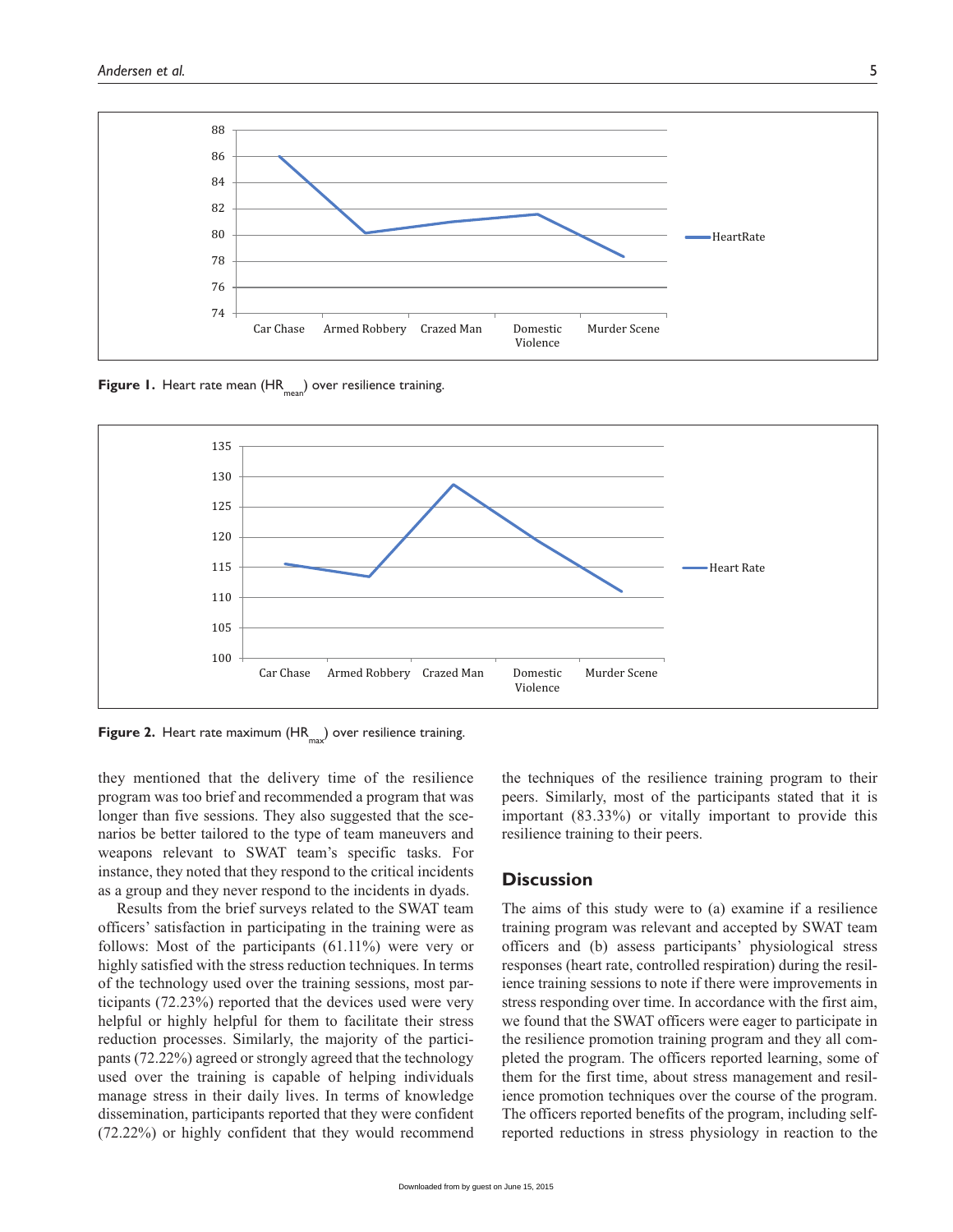scenarios and believed this reduction in stress may improve their performance in the line of duty. Participants also reported that they felt that resilience training should be provided to SWAT officers and would recommend the program for their peers.

In accordance with the second aim of the study, our findings revealed that participants were able to significantly reduce their physiological stress responses over the course of training. Specifically, reductions in cardiovascular arousal, as measured by average heart rate, and improved autonomic nervous system control, as measured by the achievement scores on the iPod devices, were observed. Participants significantly improved in their ability to engage in controlled respiration (i.e., breathing; achievement scores) from the first session (Day 1) to the last session (Day 5) of training. The findings from the coherence and achievement scores are in line with what we would expect trained athletes and highly trained police officers to display. Specifically, participants' coherence scores were high from the beginning of the training (good to very good coherence score  $= 1.8$ ), not showing a significant improvement over time. This means that SWAT officers were already quickly able to achieve a state of autonomic nervous system control. They understood the technique rapidly and were able to successfully maintain a balance between sympathetic and parasympathetic control while sitting stationary. This finding is not surprising, given that athletes and police trained in marksmanship (both of which apply to SWAT officers) are required to maintain high levels of physical functioning and body control during focused activities. However, what SWAT officers had not been taught before was the ability to maintain and improve autonomic nervous system control *during* highly stressful incidents with potential life threat. A moderate, as opposed to extreme, increase in physiological arousal during stressful situations indicates better adaptability and more optimal mental and physical functioning during stress (Anderson et al., 2002; Vrijkotte et al., 2000). Maintaining moderate arousal is critical to the ability of a SWAT officer to think logically during life and death situations and make decisions in line with their training (Covey et al., 2013). The SWAT officers' achievement scores reflected their improvement in the ability to achieve physiological control and *maintain* this control even as the critical incidents became more graphic, complex, and stress arousing.

A resilience promotion training program had never been applied to SWAT team police officers before this current study. However, we did not have to "re-invent the wheel" since Arnetz and colleagues (2013; Arnetz et al., 2009)) and Backman and colleagues (1997) successfully applied a resilience promotion training program to police recruits. Therefore, our main goal was to apply Arnetz and colleagues' (2013; Arnetz et al., 2009) and Backman and colleagues' (1997) program to SWAT team police officers.

During the focus group session, participants provided both researchers and trainers with constructive feedback based on their experience with the SWAT team. More specifically, they

suggested that a resilience training program could be ought to include more than five sessions, as five sessions were considered a brief period of time for the participants to familiarize themselves with the instructed techniques and begin applying these techniques effectively. For instance, Arnetz and colleagues (2013; Arnetz et al., 2009) had 10 (90-min) scheduled sessions for their resilience training with police recruits. In this study, we only had five scheduled (60-min) sessions because the SWAT team's training program was inundated with numerous other activities (e.g., tactical training, defense tactics, shooting range), and the training was scheduled to be completed within 5 business days. Furthermore, participants suggested that the audio-recorded scenarios needed to be better customized to the SWAT team tasks. For instance, some of the scenarios referred to a police officer and his or her partner as opposed to the team-oriented (all platoon) mission of the SWAT. In addition, other scenarios (e.g., crazy man scenario) described officers patrolling and their conversations with the "crazy man." Participants in this study reported that the SWAT team's mission is to respond to a "crazy man" situation and instantly arrest him, so that public safety would not be at risk. It is interesting to note, however, that the largest physiological increases (see Figure 2) were in response to the interaction with an individual with a mental health condition. The findings are in line with the self-reports from both patrol and SWAT officers that, typically, officers face the hardest time addressing mental health situations, for example, when to shoot or not. Also, the consequences of shooting a person with a mental health disorder can be severe. Based on our current findings, we recommend that additional imagery time be spent addressing the concerns and challenges that officers face in managing issues related to mental health and policing. Relevant training is becoming particularly important in these times of increasing terrorist threat. SWAT members have to make quick decisions to place a suspect into a particular category.

#### *Implications*

This study reflects the first attempt to customize a stress resilience intervention to SWAT officers. The intervention was developed from two evidence-based resilience programs for patrol officers. The outcomes of the study indicate that the application of a resilience promotion training program to SWAT officers is feasible, well received, and physiologically beneficial. We include suggestions from SWAT officers to increase the length and specificity of resilience program and training sessions to cover more SWAT-specific incidents and provide greater time for practice of the techniques.

## *Future Directions*

Results suggest that an intervention to reduce stress responses of SWAT officers to critical incident scenarios works in a simulated training setting. Translation of these findings to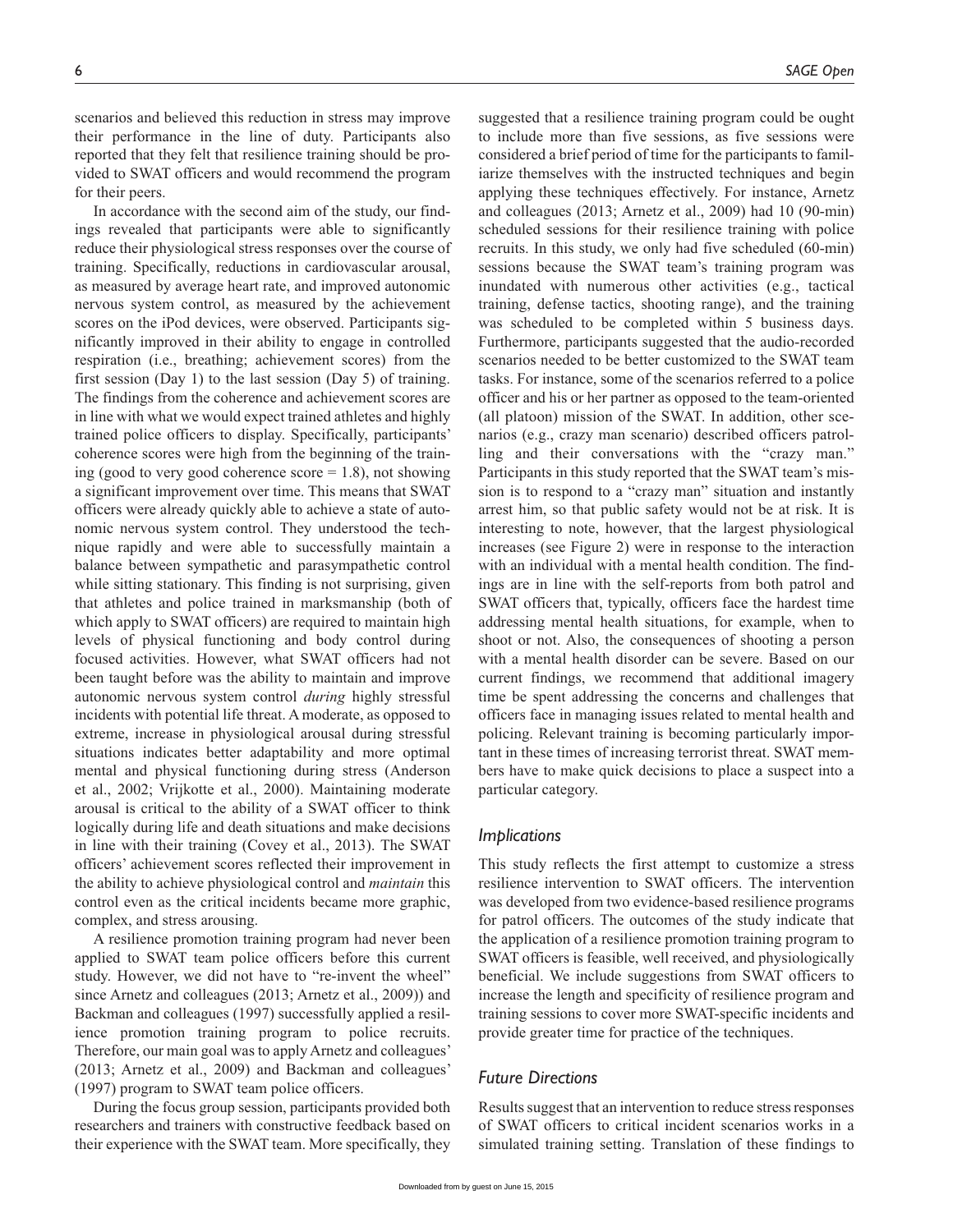real-world occupational hazards is a recommended next step. A randomized controlled trial, testing the efficacy of resilience training among SWAT in real-world settings, is the next step for researchers to pursue.

#### **Acknowledgments**

Authors would like to express their deepest gratitude to the Director of the Police University College of Finland, Mr. Kimmo Himberg, for his remarkable support through all stages of this research study.

Bengt B. Arnetz was partially supported by awards from: NIEHS/NIH P30ES020957; NIMH/NIH R34MH086943; and NIMH/NIH R01MH085793.

### **Declaration of Conflicting Interests**

The author(s) declared no potential conflicts of interest with respect to the research, authorship, and/or publication of this article.

#### **Funding**

The author(s) received no financial support for the research and/or authorship of this article.

#### **References**

- Andersen, J., Wade, M., Possemato, K., & Ouimette, P. (2010). Association between posttraumatic stress disorder and primary care provider-diagnosed disease among Iraq and Afghanistan veterans. *Psychosomatic Medicine*, *72*(5), 498-504. doi:10.1097/PSY.0b013e3181d969a1
- Andersen, J. P., Gustasfberg, H., Papazoglou, K., Nyman, M., Koskelainen, M., & Pitel, M. (2015, March). *A potentially lifesaving psychophysiological intervention for special forces police officers*. Poster presented at the annual conference of the American Psychosomatic Society, Savannah, GA.
- Anderson, G. S., Litzenberger, R., & Plecas, D. (2002). Physical evidence of police officer stress. *Policing: An International Journal of Police Strategies & Management*, *25*, 399-420. doi:10.1108/13639510210429437
- Arnetz, B. B., Arble, E., Backman, L., Lynch, A., & Lublin, A. (2013). Assessment of a prevention program for work-related stress among urban police officers. *International Archives of Occupational and Environmental Health*, *86*, 79-88. doi:10.1007/s00420-012-0748-6
- Arnetz, B. B., Nevedal, D. C., Lumley, M. A., Backman, L., & Lublin, A. (2009). Trauma resilience training for police: Psychophysiological and performance effects. *Journal of Police and Criminal Psychology*, *24*, 1-9. doi:10.1007/s11896- 008-9030-y
- Asmundson, G. J., & Stapleton, J. A. (2008). Associations between dimensions of anxiety sensitivity and PTSD symptom clusters in active-duty police officers. *Cognitive Behaviour Therapy*, *37*(2), 66-75. doi:10.1080/16506070801969005
- Austin-Ketch, T. L., Violanti, J., Fekedulegn, D., Andrew, M. E., Burchfield, C. M., & Hartley, T. A. (2012). Addictions and the criminal justice system, what happens on the other side? Posttraumatic stress symptoms and cortisol measures in a police cohort. *Journal of Addictions Nursing*, *23*(1), 22-29. doi:10.3109/ 10884602.2011.645255
- Backman, L., Arnetz, B. B., Levin, D., & Lublin, A. (1997). Psychophysiological effects of mental imaging training for police trainees. *Stress & Health*, *13*, 43-48. doi:10.1002/ (SICI)1099-1700(199701)13:1<43::AID-SMI716>3.0.CO;2-6
- Conrad, D., & Kellar-Guenther, Y. (2006). Compassion fatigue, burnout, and compassion satisfaction among Colorado child protection workers. *Child Abuse & Neglect*, *30*(10), 1071- 1080. doi:10.1016/j.chiabu.2006.03.009
- Covey, T. J., Shucard, J. L., Violanti, J. M., Lee, J., & Shucard, D. W. (2013). The effects of exposure to traumatic stressors on inhibitory control in police officers: A dense electrode array study using a Go/NoGo continuous performance task. *International Journal of Psychophysiology*, *87*(3), 363-375. doi:10.1016/j. ijpsycho.2013.03.009
- Galatzer-Levy, I. R., Madan, A., Neylan, T. C., Henn-Haase, C., & Marmar, C. R. (2011). Peritraumatic and trait dissociation differentiate police officers with resilient versus symptomatic trajectories of posttraumatic stress symptoms. *Journal of Traumatic Stress*, *24*, 557-565. doi:10.1002/jts.20684
- Gilmartin, K. M. (2002). *Emotional survival for law enforcement: A guide for officers and their families*. Tucson, AZ: E-S Press.
- Institute of HeartMath. (2014). *HeartMath certified trainer: Leader's guide*. Boulder Creek, CA: Author.
- Jamieson, J. P., Mendes, W. B., Blackstock, E., & Schmader, T. (2010). Turning the knots in your stomach into bows: Reappraising arousal improves performance on the GRE. *Journal of Experimental Social Psychology*, *46*(1), 208-212. doi:10.1016/j.jesp.2009.08.015
- McCraty, R., & Atkinson, M. (2012). Resilience training program reduces physiological and psychological stress in police officers. *Global Advances in Health and Medicine*, *1*(5), 44-66. doi:10.7453/gahmj.2012.1.5.013
- McCraty, R., Atkinson, M., Lipsenthal, L., & Arguelles, L. (2009). New hope for correctional officers: An innovative program for reducing stress and health risks. *Applied Psychophysiology and Biofeedback*, *34*, 251-272. doi:10.1007/s10484-009-9087-0
- McCraty, R., & Tomasino, D. (2004). *Heart rhythm coherence feedback*. Rept. Boulder Creek, CA: HeartMath Research Center. Retrieved from [http://heartmath.co.uk/wp-content/](http://heartmath.co.uk/wp-content/uploads/2012/10/hrv_biofeedback.pdf) [uploads/2012/10/hrv\\_biofeedback.pdf](http://heartmath.co.uk/wp-content/uploads/2012/10/hrv_biofeedback.pdf)
- McEwen, B. S. (1998). Stress, adaptation, and disease: Allostasis and allostatic load. *Annals of the New York Academy of Sciences*, *840*(1), 33-44. doi: 10.1111/j.1749-6632.1998. tb09546.x
- Norvell, N., Belles, D., & Hills, H. (1998). Perceived stress levels and physical symptoms in supervisory law enforcement personnel. *Journal of Police Science and Administration*, *16*(2), 75-79. Retrieved from <http://psycnet.apa.org/psycinfo/1989-31376-001>

Ollhoff, J. (2012). *SWAT: Emergency workers*. Edina, MN: ABDO.

- Papazoglou, K. (2013). Conceptualizing police complex spiral trauma and its applications in the police field. *Traumatology: An International Journal*, *19*(3), 196-209. doi:10.1177/1534765612466151
- Sapolsky, R. M. (2004). *Why zebras don't get ulcers: The acclaimed guide to stress, stress-related diseases, and copingnow revised and updated*. New York, NY: Holt Paperbacks.
- Scanff, C. L., & Taugis, J. (2002). Stress management for police special forces. *Journal of Applied Sport Psychology*, *14*, 330-343. doi:10.1080/10413200290103590